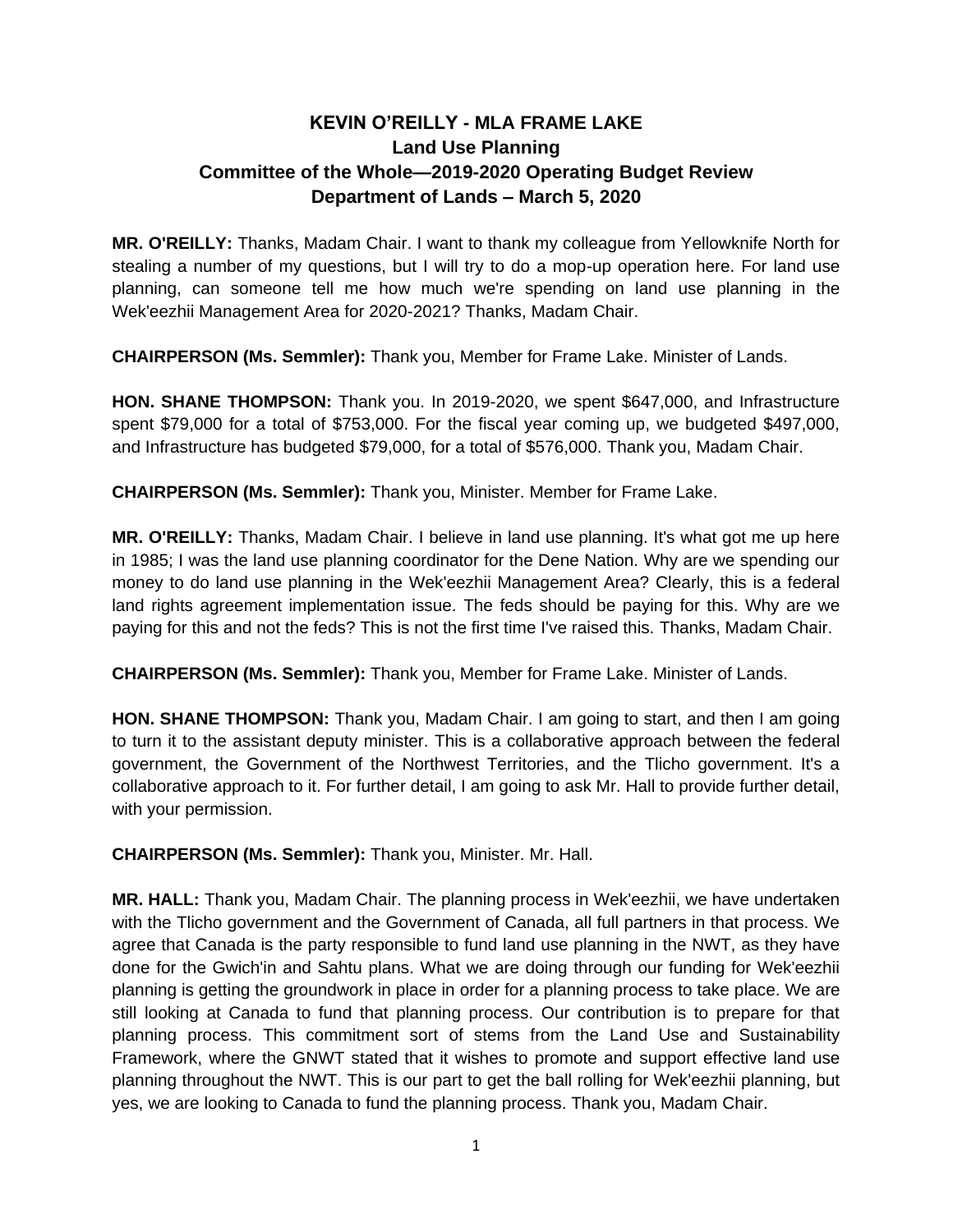**CHAIRPERSON (Ms. Semmler):** Thank you, Mr. Haul. Member for Frame Lake.

**MR. O'REILLY:** Thanks, Madam Chair. Look, there's a dispute resolution process in the Tlicho agreement. I don't know why we don't trigger that, start the formal process, and take it to arbitration if we have to. This is clearly a federal responsibility, and the feds should be paying for this. It should not be coming out of our money. I leave that for the Minister. I left it for the last Minister; nothing was done. I don't want to be here three years from now without our government having actually stood up for our rights under the agreement. Work with the Tlicho government. Submit a joint dispute resolution submission. Get this thing sorted out.

Madam Chair, I want to move on to securities. We had this issue brought to the Standing Committee on Economic Development and Environment that there seems to be a problem with our government accepting land and water security that has come from the land and water boards as a consolidated amount. From what I understand, they refuse to accept security that had been estimated for the Misery Deep project. Has this been sorted out, or are we still insisting that the land and water securities be held separately? This may not be a big deal for that particular project, but as other big projects come along, or renewals of licences come along, this has got to be sorted out. Otherwise, we're not accepting securities that the companies themselves want to put up. Has this been resolved, Madam Chair?

**CHAIRPERSON (Ms. Semmler):** Thank you, Member for Frame Lake. Minister of Lands.

**HON. SHANE THOMPSON:** Thank you, Madam Chair. Right now, I would have to say no, it hasn't been resolved. We're looking into it and, again, we're trying to get it right, but right now I can say that it has not been resolved, to our knowledge. Thank you, Madam Chair.

**CHAIRPERSON (Ms. Semmler):** Thank you, Minister. Member for Frame Lake.

**MR. O'REILLY:** Thanks, Madam Chair. I thought I was going to get excited with the last set of questions. You know, I don't know what the problem is, here. The feds were able to accept these kinds of security estimates, and they took the securities, they held them, and now our government doesn't want to do that? This is putting our taxpayers at risk. We raised with the previous Minister of Lands in the context of the Public Land Act. We tried to build in provisions to try to deal with this, allowing for that Minister to make agreements with other Ministers; the Minister's twin, ENR. The Minister wouldn't go for it. This has got to get sorted out, or our taxpayers are going to be at risk for hundreds of millions of dollars of environmental liabilities. When does the Minister anticipate sorting this out? Thanks, Madam Chair.

**CHAIRPERSON (Ms. Semmler):** Thank you, Member for Frame Lake. Minister of Lands.

**HON. SHANE THOMPSON:** Thank you, Madam Chair. I don't want to lie, here, and say tomorrow or the next day. What I will do is I will make a commitment to come back to committee and give an update where we are and how we're moving forward. So I can give you that